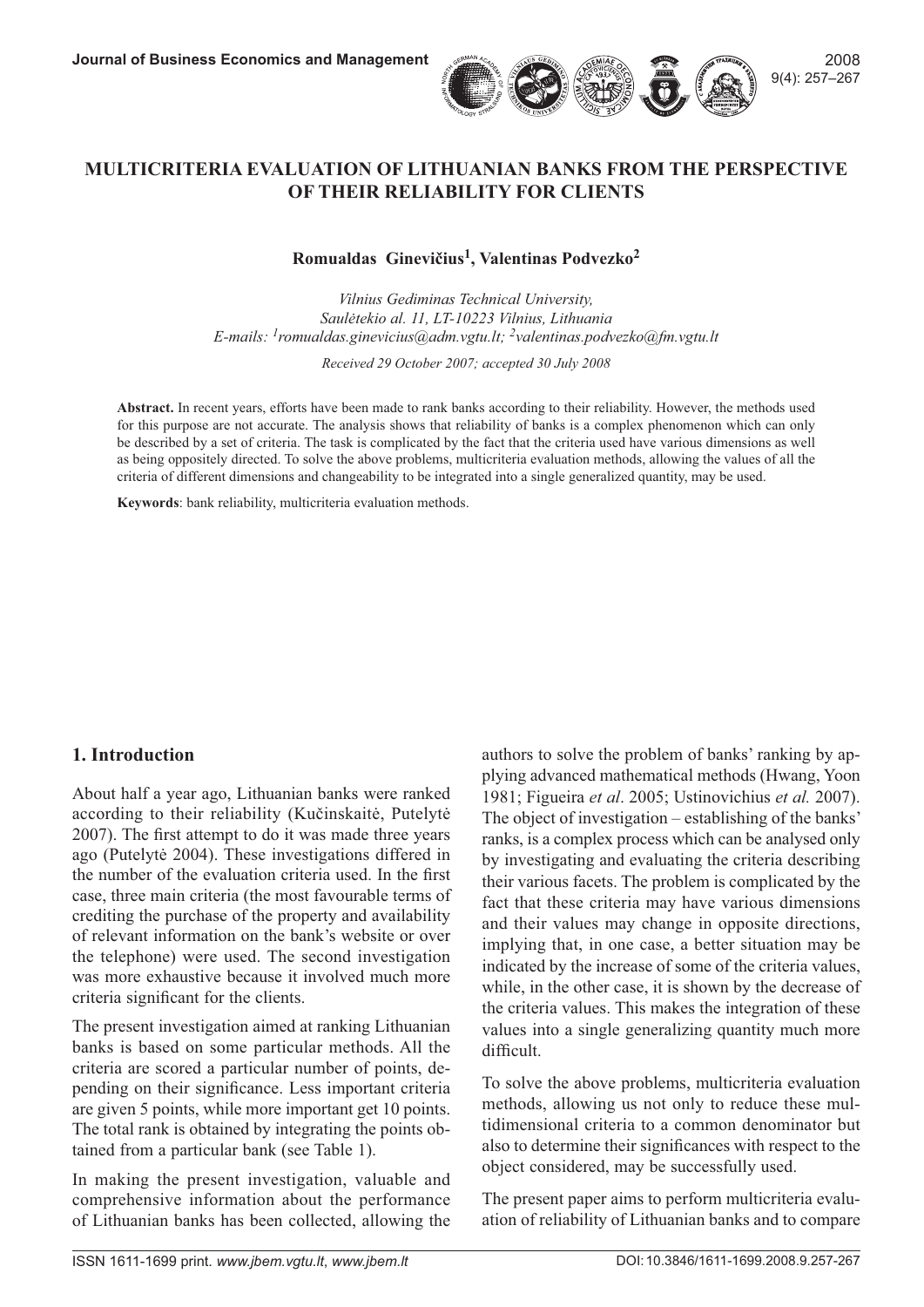| Total points                                                                    | $\sqrt{2}$       | 69            | 68                        | 65                | $\infty$              | 58            | 57                | 56                    | 42                   | $\frac{1}{4}$       |
|---------------------------------------------------------------------------------|------------------|---------------|---------------------------|-------------------|-----------------------|---------------|-------------------|-----------------------|----------------------|---------------------|
| II quarter, thous. Lt)<br>$(2007)(sosso)$ iyond ian                             | 51361            | 32526         | 220366                    | 144026            | 50017                 | 15607         | 20541             | $-1241$               | 9846                 | 3028                |
| by international agencies)<br>Rating of longterm debts (determined              | $\blacktriangle$ | $BB -$        | $\prec$                   | Aa2               | BB                    | $A1/P-1$      | Ba2               | $BB+$                 | $AA-$                | $B+*$               |
| and informative?)<br>Web page (are the data provided clear,                     | excellent        | very good     | very good                 | poor              | average               | excellent     | average           | $_{\rm good}$         | satisfac-<br>tory    | average             |
| $(11)$ daso ni (esztar To .g.o)<br>Commission charges on payment                | 4                | $\mathcal{L}$ | $\mathfrak{g}$            | 3                 | $\mathbf{C}$          | 4             | 2.5               | $\mathcal{L}$         | not estab-<br>lished | 4                   |
| in case of financial problems (years)<br>Possibility to postpone loan repayment | $\sim$           | $\sim$        | $\epsilon$                | $\mathcal{L}$     | 2 months              |               |                   | $\tilde{\phantom{0}}$ | $0.25*$              |                     |
| contract terms $(T)$<br>The cost of changing                                    | $350 - 450$      | 200           | 300                       |                   | 200                   | 200           | 150               | 200                   | 250                  | 200                 |
| loan package (Lt)<br>The cost of preparing property                             | $350 - 450$      | $100 - 300$   | from $300$                | from 200 from 125 | from $200$            | 300           | 100               | from 200              | from $300$           | from $200$          |
| Mean margin of profitability (%)                                                | 0.7              | $0.8\,$       | 0.85                      | 0.8               | $\circ$               | 0.7           | $1.55*$           | 0.8                   | 0.9                  | $3.14*$             |
| interest rate $(\%)$<br>One year fixed deposit (Lt)                             | $\Omega$         | 5.5           | 4.7                       | 4.15              | $\circ$               | 4.65          | 5.55              | 5.51                  | 5.6                  | 6.5                 |
| given to clients (thous.)<br>The number of debit and credit cards               | 302              | 706           | 1213                      | 1278              | 66                    | 73            | 42                | 28                    | 67                   | $\circ$             |
| Clients of Internet banking (thous.)                                            | 220              | 833           | 704                       | 833               | $44*$                 | $\odot$       | 20.8              | 21.7                  | 63                   | $\zeta$             |
| Private clients (thous.)                                                        | 500              | 241           | 1059                      | 1015              | 89                    | 65            | 104               | $\overline{4}$        | 66.3                 | 15.4                |
| The number of ATMs                                                              | 150              | 327           | 274                       | 370               | $28$                  | 57            | $\equiv$          | $\overline{61}$       | 45                   | $\circ$             |
| their turn to be attended to (min.)<br>gnitisws atailamuoi vd tnoqa omiT        | $\overline{16}$  | $\infty$      | 37                        | $20\,$            | 4                     | $\circ$       | $\mathcal{L}$     | 15                    | $\circ$              | $\circ$             |
| for servicing private bank clients<br>The number of departments                 | 78               | 245           | $\overline{71}$           | 128               | 52                    | 17            | 50                | 28                    | 12                   | 45                  |
| Name of the bank                                                                | DnB NORD         | Snoras        | Vilniaus<br>bankas<br>SEB | Hansa-<br>bankas  | <b>Bankas</b><br>Ūkio | Sampo         | Šiaulių<br>bankas | Parex                 | Nordea               | Medicinos<br>bankas |
| .oV                                                                             |                  | $\sim$        | $\sim$                    | 4.                | 5.                    | $\dot{\circ}$ | 7.                | ∞ं                    | o.                   | $\overline{10}$ .   |

\* additional data obtained by the authors

\* additional data obtained by the authors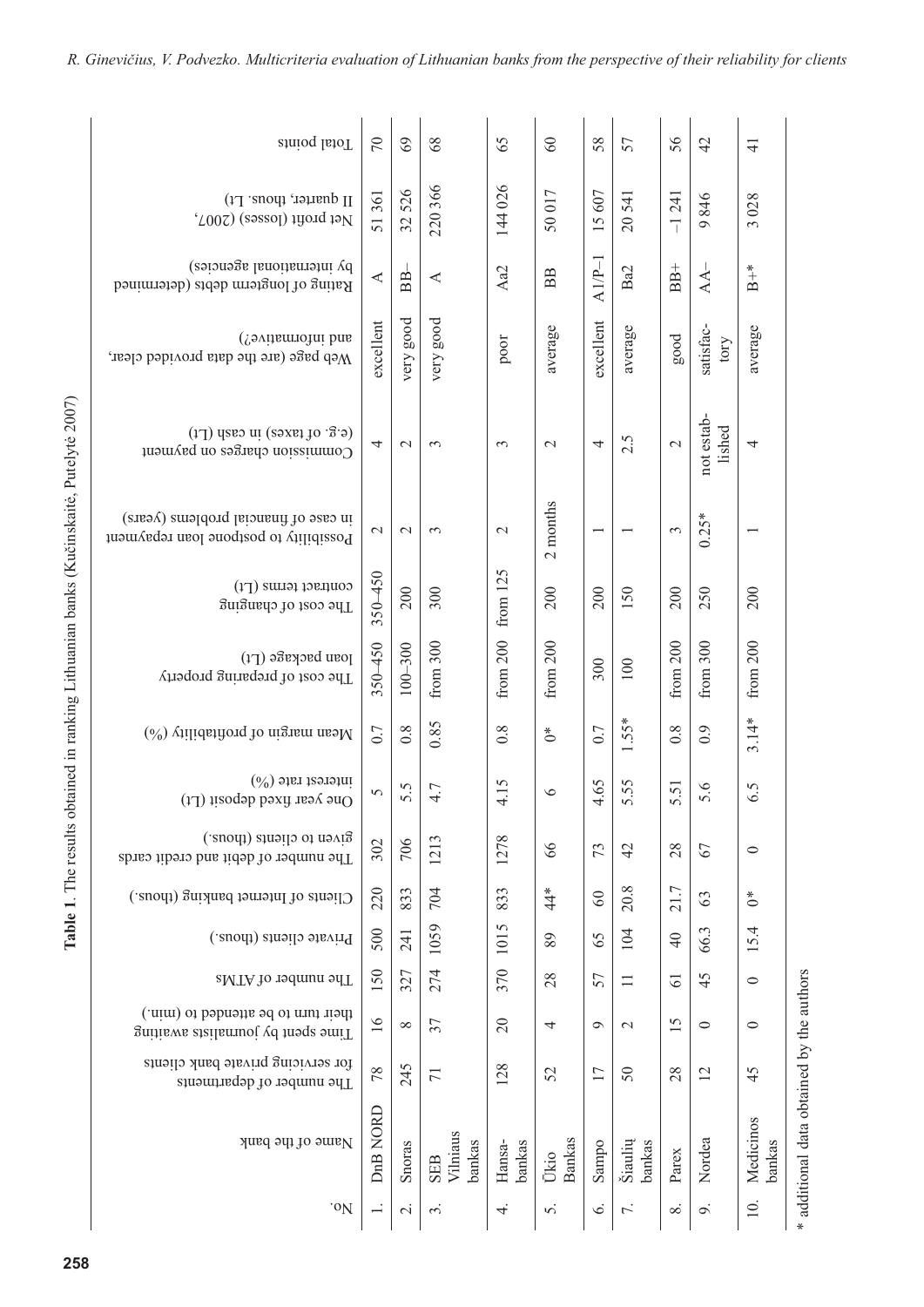the results obtained with the data provided in the earlier performed ranking (Kučinskaitė, Putelytė 2007). This is relevant because the literature on the problem of evaluating banks' performance deals only with some specific aspects of this process (Jasienė, Čapskas 2008). It should be noted that the analysis was made in November 2007, and it is evident that the values of some criteria have changed since that time. Therefore, now, the ranks of the banks may be also slightly different. However, the goal of the paper is to offer methodology for evaluating banks' reliability which could be used for making calculations based on scientifically grounded methods, when required.

### **2. The criteria describing the reliability of Lithuanian banks**

In the present research, multicriteria evaluation of Lithuanian banks is based on the data provided in the previous investigation (see Table 1). Some data, however, were missing. For example, no information was given about the number of e-banking clients (in "Ūkio bankas" and "Medicinos bankas") and the mean margin of property loan interest (in "Ūkio bankas", "Šiaulių bankas", "Medicinos bankas") and about a possibility to postpone loan repayment in case of financial problems (in "Nordea" bank), as well as the rating of long-term debts determined by international agencies (in "Medicinos bankas"). These additional data were obtained by the authors who either called to the respective banks or spoke to bank employees to get the information. As shown in Table 1, the criteria have various dimensions, e.g. units, minutes, litas, percent, etc. Some of the criteria are maximizing, while others are minimizing. It implies that, in the first case, the situation is better, when the criteria values are increasing, while, in the second case, the situation is better, when the criteria values are decreasing (e.g. for the time of awaiting one's turn to be attended to). Moreover, some criteria have no numerical expression (e.g. rating of long-term debts, quality of the bank's website, etc.). Therefore, all the criteria were revised and their values were transformed to make them suitable for further calculation.

#### **3. Description of the criteria**

*Criterion 1* is the number of departments for servicing individual clients. This is a maximizing criterion, implying that the more departments there are, the better the situation is. The availability of departments for servicing individual clients is very important for peo-

ple living far from the regional centres because they can get bank services without going to these centres.

*Criterion 2* is the time of awaiting one's turn to be attended to. The shorter the time, the better. Therefore, this criterion is minimizing, implying that the smaller the value of this criterion, the better the quality of servicing and the situation in the bank in this respect.

In many cases of multicriteria evaluation, the minimum criterion value cannot be equal to zero.

The values may be converted to positive values by the formula (Ginevičius, Podvezko 2007a):

$$
r'_{ij} = r_{ij} + 1,\tag{1}
$$

where:  $r_{ij}$  is the value of *i*-th criterion;  $r'_{ij}$  is rearranged *i*-th criterion value for *j*-th object.

In using some multicriteria evaluation methods, minimizing criteria should be transformed to maximizing ones. This may be made by the formula (Hwang, Yoon 1981; Ginevičius 2008; Ginevičius, Podvezko 2007a):

$$
\tilde{r}_{ij} = \frac{\min_i r_{ij}}{r_{ij}},\tag{2}
$$

where:  $\tilde{r}_{ij}$  is maximized *i*-th criterion value; min  $r_{ij}$  is the smallest *i*-th criterion value

*Criterion 3* is the number of ATMs (Automated Teller Machines) of the bank. Some banks have no ATMs. For this reason, they make agreements with other banks, and their clients can use ATMs of these banks to get cash. However, since they are not their clients, this operation is more expensive for them. Taking into account the fact that the banks not possessing ATMs still have the opportunity to encash their money, these banks were not excluded from calculations based on this criterion.

*Criterion 4* is the number of individual clients. This criterion is maximizing and does not need to be transformed.

*Criterion 5* is the number of bank clients in the Internet. This is also a maximizing criterion.

*Criterion 6* is the number of credit and debit cards distributed by a bank to its clients. The criterion is better, when more cards are given to the clients, therefore, it should not be transformed either. However, some banks have not issued any credit and debit cards. In this case, zero criterion value was given to them.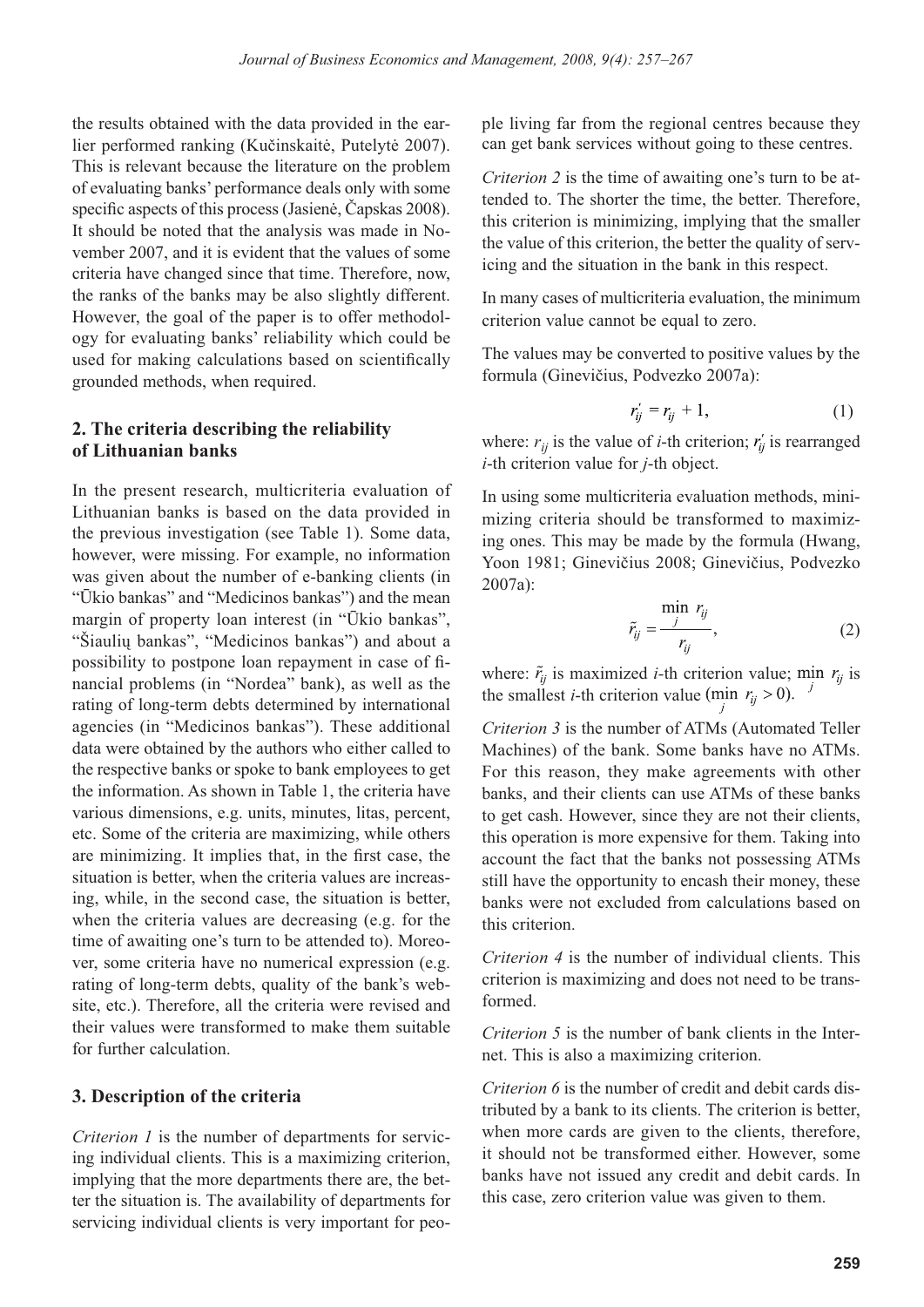*Criterion 7* is the interest rate for one-year deposit. This criterion is of special importance in the time of growing inflation, when the offered interest rate should be such as to protect the client's money from depreciation. This criterion is also maximizing.

*Criterion 8* is the mean margin of property loan interest. When the economic and financial state is worsening, banks, usually, do not try to attract more clients for getting property loans because it is more difficult to foresee how many of the clients could become insolvent. Though the situation is unfavourable, the clients are still interested in getting loans at the lowest interest rate. Therefore, this criterion is minimizing. Its value should be maximized, i.e. transformed by the formula (2). Zero values of the criterion remain unchanged.

*Criterion 9* defines the cost of preparing property loan package. The smaller the cost, the better, therefore, this criterion is minimizing. Banks have different approaches to determining this cost. Some of them give the true cost, while others define only the lower limit. This may be considered a drawback and a sort of trick. Taking into account this situation, the data presented in the journal "Veidas" were rearranged as follows: the true cost remained unchanged, while in the case, when the lower and upper limits were given, the upper limit was taken. In this case, when only the lower limit was indicated, the upper limit, the highest for all banks, was taken for calculations. The data were transformed by using the formula (2).

*Criterion 10* is the cost of changing the contract terms. The situation in this case is similar to that of the criterion 9, therefore, the same operations were made with the values of this criterion.

*Criterion 11* shows the possibility to postpone repayment of the loan if the client was faced with financial problems. The longer the time of repayment, the better the situation. Therefore, this criterion is maximizing.

*Criterion 12* denotes the charges on payments (e.g. taxes, etc.) in cash. The smaller the charges, the better the situation. Therefore, this criterion is minimizing. Quantitative evaluation of this criterion is complicated because some banks refuse to accept tax payments in cash. Considering this as a drawback, zero value was given to this criterion of the above banks. Other values were converted to maximizing by the formula (2). Zero values of the criterion remained unchanged.

*Criterion 13* describes the quality of the bank's website. In the survey presented in the journal 'Veidas' only qualitative description of this criterion is provided, e.g. excellent, good, satisfactory, etc. In quantitative evaluation of the banks and their ranking, these estimates should be converted into the numerical ones. This was made in the following way (see Table 2):

Table 2. Quantitative evaluation of the quality of banks' websites

| Qualitative evaluation<br>of bank's website  | <b>Excellent</b> | $_{\rm good}$<br>ery | erage | Satisfactor | Jnsatisfactor |
|----------------------------------------------|------------------|----------------------|-------|-------------|---------------|
| Quantitative evaluation<br>of bank's website | - 6              |                      |       |             |               |

The higher the quality of the site, the higher the estimate. Therefore, this criterion is maximizing.

*Criterion 14* presents the rating of long-term debts determined by international agencies, such as "Moody's", "Fitch Ratings", "Standard&Poor". In general, it shows bank's capability to respond to liabilities when the number of insolvent clients has grown. Long-term debts are indicated by the levels denoted by the respective symbols (Table 3).

The higher the estimate, the larger its numerical value, therefore, this criterion is also maximizing.

The results obtained in ranking Lithuanian banks are presented in Table 1. To use these data as a set of criteria describing bank reliability, they should be expressed quantitatively. To achieve this, the lowest rank should be assigned the smallest number of points, while the highest value should be given the largest point number.

*Criterion 15* is net bank profit (loss) in the second quarter of 2007. To find a quantitative expression for this criterion was rather complicated because some banks were unprofitable. To keep these banks in the analysis (ranking), negative criteria values were made positive according to the formula (Ginevičius, Podvezko 2007a):

$$
r_{ij}^* = \left| \min_j \ r_{ij} \right| + r_{ij} + 1, \tag{3}
$$

where:  $r^*_{ij}$  is rearranged net profit (losses) of *i*-th criterion for *j*-th object; min  $r_{ii}$  is the smallest value of *i*-th criterion.

The higher the profit, the better the situation, therefore, this criterion is maximizing.

Rearranged values of all the criteria are given in Table 4.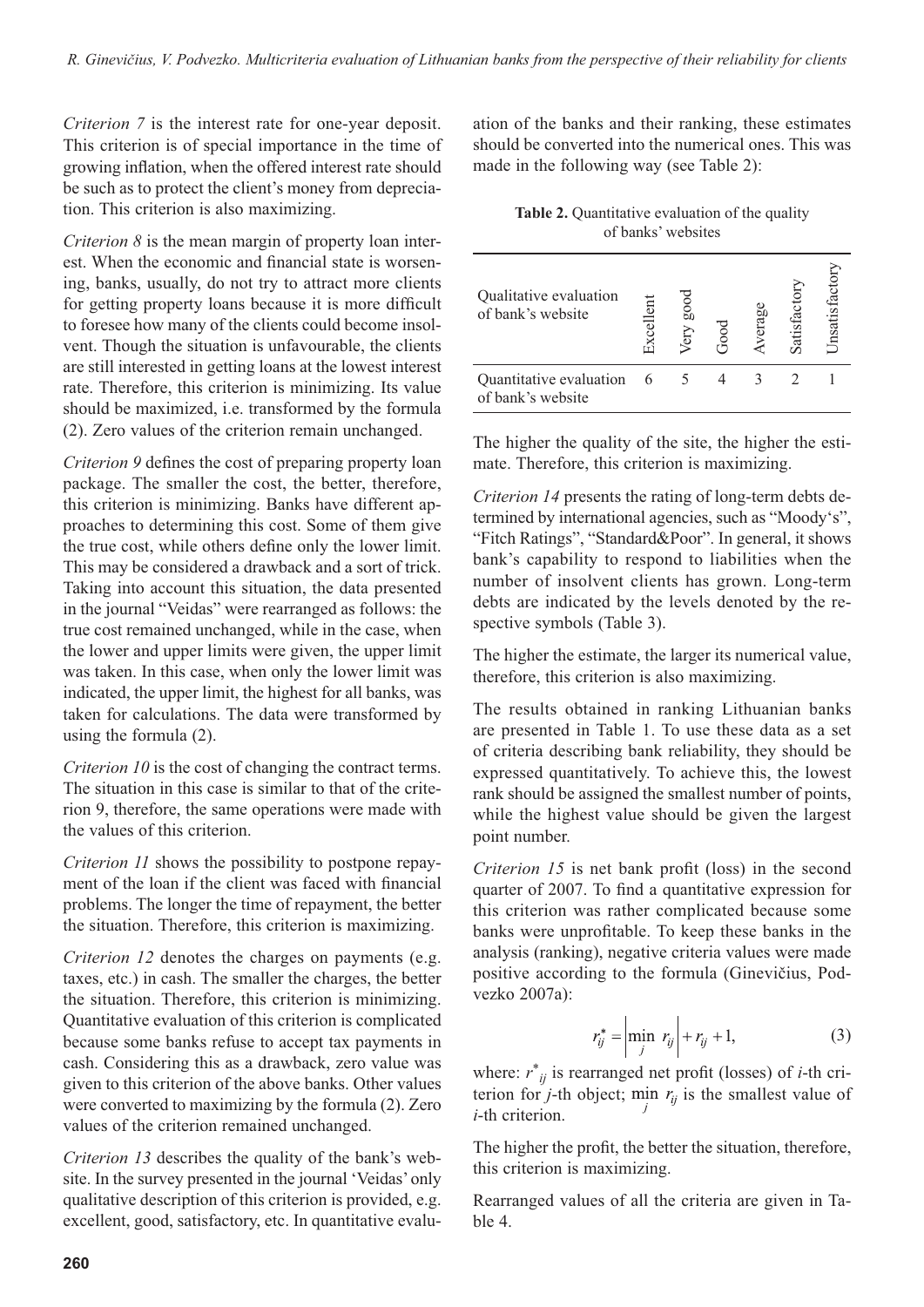|                | Evaluation symbols used by international agencies |                      | Symbol's meaning                      | The suggested scoring |  |  |
|----------------|---------------------------------------------------|----------------------|---------------------------------------|-----------------------|--|--|
| Moody's        | S&P                                               | <b>Fitch Ratings</b> |                                       | (points)              |  |  |
| Aaa            | <b>AAA</b>                                        | <b>AAA</b>           | The highest level of safety           | 24                    |  |  |
| Aa1            | $AA+$                                             | $AA+$                |                                       | 23                    |  |  |
| Aa2            | AA                                                | AA                   | High level of safety                  | 22                    |  |  |
| Aa3            | $AA-$                                             | $AA-$                |                                       | 21                    |  |  |
| A1             | $A+$                                              | $A+$                 |                                       | 20                    |  |  |
| A2             | A                                                 | A                    | Higher investment rating              | 19                    |  |  |
| A3             | $A-$                                              | $A-$                 |                                       | 18                    |  |  |
| Baa1           | $BBB+$                                            | $BBB+$               |                                       | 17                    |  |  |
| Baa2           | <b>BBB</b>                                        | <b>BBB</b>           | Lower investment rating               | 16                    |  |  |
| Baa3           | BBB-                                              | $BBB-$               |                                       | 15                    |  |  |
| Ba1            | $BB+$                                             | $BB+$                |                                       | 14                    |  |  |
| Ba2            | <b>BB</b>                                         | <b>BB</b>            | Non-investment (speculation) rating   | 13                    |  |  |
| Ba3            | $BB-$                                             | $BB-$                |                                       | 12                    |  |  |
| B1             | $B+$                                              | $B+$                 |                                       | 11                    |  |  |
| B <sub>2</sub> | $\overline{B}$                                    | $\overline{B}$       | High speculation rating               | 10                    |  |  |
| B <sub>3</sub> | $B -$                                             | $B -$                |                                       | 9                     |  |  |
| Caa1           | $CCC+$                                            | <b>CCC</b>           |                                       | 8                     |  |  |
| Caa2           | CCC                                               |                      | Poor state                            | 7                     |  |  |
| Caa3           | $CCC-$                                            | $\qquad \qquad -$    |                                       | 6                     |  |  |
| Ca             | CC                                                | CC                   | Particularly high speculation rating  | 5                     |  |  |
| $\mathbf C$    | $\mathcal{C}$                                     | $\mathcal{C}$        | Potential failure to meet liabilities | $\overline{4}$        |  |  |
|                | $\overline{\phantom{0}}$                          | <b>DDD</b>           |                                       | 3                     |  |  |
|                |                                                   | DD                   | Failure to meet liabilities           | $\overline{2}$        |  |  |
|                | $\mathbf D$                                       | D                    |                                       | 1                     |  |  |

**Table 3**. Evaluation of banks based on long-term debts according to international agencies' rating

**Table 4.** Rearranged data on the commercial banks of Lithuania for 2007

| Criterion      | Type of   |       | <b>Banks</b>   |        |                |                  |       |        |                |                  |                  |  |  |
|----------------|-----------|-------|----------------|--------|----------------|------------------|-------|--------|----------------|------------------|------------------|--|--|
| No.            | criterion |       | 2              | 3      | $\overline{4}$ | 5                | 6     | 7      | 8              | 9                | 10               |  |  |
|                | $+$ *     | 78    | 245            | 71     | 128            | 52               | 17    | 50     | 20             | 12               | 45               |  |  |
| $\overline{2}$ | $***$     | 17    | 9              | 38     | 21             | 5                | 10    | 3      | 16             | 1                | 1                |  |  |
| $\overline{3}$ | $^{+}$    | 150   | 327            | 274    | 370            | 28               | 57    | 11     | 61             | 45               | $\boldsymbol{0}$ |  |  |
| $\overline{4}$ | $^{+}$    | 500   | 241            | 1059   | 1015           | 89               | 65    | 104    | 40             | 66.3             | 15.4             |  |  |
| 5              | $^{+}$    | 220   | 833            | 704    | 833            | 44               | 60    | 20.8   | 21.7           | 63               | $\overline{4}$   |  |  |
| 6              | $+$       | 302   | 706            | 1213   | 1278           | 66               | 73    | 42     | 28             | 67               | $\boldsymbol{0}$ |  |  |
| $\tau$         | $^{+}$    | 5.0   | 5.5            | 4.7    | 4.15           | 6.0              | 4.65  | 5.55   | 5.51           | 5.6              | 6.5              |  |  |
| 8              | $^{+}$    | 1     | 0.875          | 0.8235 | 0.875          | $\boldsymbol{0}$ | 1     | 0.4516 | 0.875          | 0.778            | 0.113            |  |  |
| 9              | —         | 450   | 300            | 450    | 450            | 450              | 300   | 100    | 450            | 450              | 450              |  |  |
| 10             |           | 450   | 200            | 300    | 450            | 200              | 200   | 150    | 200            | 250              | 200              |  |  |
| 11             | $^{+}$    | 2     | $\overline{2}$ | 3      | $\overline{2}$ | 0.17             | 1     | 1      | 3              | 0.25             | 1                |  |  |
| 12             | $^{+}$    | 0.5   | 1              | 0.6667 | 0.6667         | 1                | 0.5   | 0.8    | 1              | $\boldsymbol{0}$ | 0.5              |  |  |
| 13             | $+$       | 6     | 5              | 5      |                | 3                | 6     | 3      | $\overline{4}$ | $\mathfrak{2}$   | 3                |  |  |
| 14             | $^{+}$    | 19    | 12             | 19     | 22             | 13               | 20    | 13     | 14             | 21               | 9                |  |  |
| 15             | $^{+}$    | 52603 | 33768          | 221608 | 145268         | 51258            | 16849 | 21783  | 1              | 11088            | 4270             |  |  |

\* maximizing criterion

\*\* minimizing criterion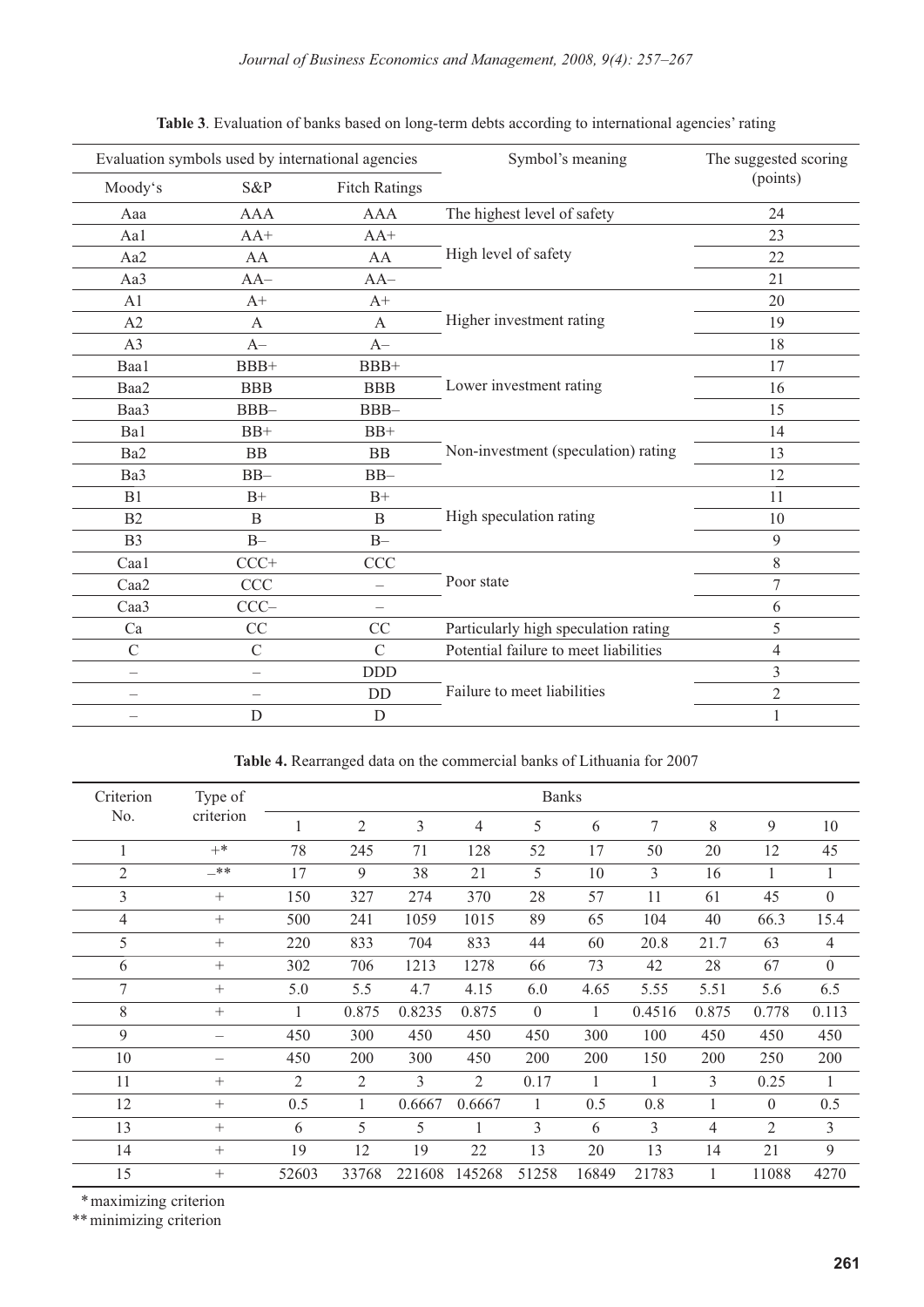# **4. Multicriteria methods used for determining the reliability of banks**

Multicriteria methods are based on two matrices: a matrix of the criteria describing the banks considered, statistical data or expert estimates  $\mathbf{R} = ||r_{ij}||$ , and weight (significance) vector of the criteria  $\Omega = ||\omega_i||$  (*i* =  $1, \ldots, m; j = 1, \ldots, n$ , where *m* is the number of criteria and *n* is the number of the objects (banks) compared. Multicriteria evaluation methods are used for ranking the banks according to their reliability.

The data on the commercial banks of Lithuania for 2007 (matrix **R**) are given in Table 4. The type of criteria (maximizing  $+$  or minimizing  $-$ ) is indicated in column 2.

In the present investigation, four multicriteria evaluation methods, such as *SR* (sum of ranks), *SAW* (Simple Additive Weighting), *TOPSIS* (Technique for Order Preference by Similarity to an Ideal Solution) and *COPRAS* (Complex Proportional Assessment) were used.

The criterion  $V_j$  of the *SR* method was calculated by the formula (Ginevičius, Podvezko 2004, 2006, 2008a):

$$
V_j = \sum_{i=1}^m m_{ij},\tag{4}
$$

where:  $m_{ij}$  is *i*-th criterion rank for *j*-th object. The best value of the criterion  $V_j$  is the smallest value.

The main concept of quantitative multicriteria methods is clearly demonstrated by the method *SAW* (Hwang, Yoon 1981; Ginevičius, Podvezko 2008b; Ginevičius *et al.* 2006, 2008; Shevchenko *et al*. 2008). The criterion  $S_j$  of this method is the sum of the weighted criteria values:

$$
S_j = \sum_{i=1}^{m} \omega_i \tilde{r}_{ij}, \qquad (5)
$$

where:  $\omega_i$  is the weight of *i*-th criterion;  $\tilde{r}_{ij}$  is normalized *i-*th criterion value for *j-*th object.

*SAW* is based on 'classical' normalization (Ginevičius, Podvezko 2007b):

$$
\tilde{r}_{ij} = \frac{r_{ij}}{\sum_{j=1}^{n} r_{ij}} \tag{6}
$$
\n
$$
(i = 1, ..., m; j = 1, ..., n; \sum_{j=1}^{n} \tilde{r}_{ij} = 1).
$$

The data on the commercial banks of Lithuania for 2007 normalized by the method SAW are given in Table 5.

The best value of the criterion  $S_j$  is the largest value.

The method *TOPSIS* is based on vector normalization (Hwang, Yoon 1981; Opricovic, Tzeng 2004; Zavadskas *et al.* 2006):

$$
\tilde{r}_{ij} = \frac{r_{ij}}{\sqrt{\sum_{j=1}^{n} r_{ij}^2}}
$$
\n
$$
(i = 1, ..., m; j = 1, ..., n),
$$
\n(7)

where  $\tilde{r}_{ij}$  is normalized value of *i*-th criterion for *j*-th object.

**Table 5.** The data on the commercial banks of Lithuania for 2007 normalized by the method SAW

| Criterion |        |                |        |        |        | <b>Banks</b> |                |        |        |        |
|-----------|--------|----------------|--------|--------|--------|--------------|----------------|--------|--------|--------|
|           |        | $\mathfrak{2}$ | 3      | 4      | 5      | 6            | $\overline{7}$ | 8      | 9      | 10     |
| 1         | 0.1086 | 0.3412         | 0.0989 | 0.1783 | 0.0724 | 0.0237       | 0.0696         | 0.0279 | 0.0167 | 0.0627 |
| 2         | 0.0200 | 0.0378         | 0.0090 | 0.0162 | 0.0580 | 0.0340       | 0.1134         | 0.0213 | 0.3402 | 0.3402 |
| 3         | 0.1134 | 0.2472         | 0.2071 | 0.2797 | 0.0212 | 0.0431       | 0.0083         | 0.0461 | 0.0340 | 0.0000 |
| 4         | 0.1565 | 0.0754         | 0.3315 | 0.3177 | 0.0279 | 0.0203       | 0.0326         | 0.0125 | 0.0208 | 0.0048 |
| 5         | 0.0785 | 0.2971         | 0.2511 | 0.2971 | 0.0157 | 0.0214       | 0.0074         | 0.0077 | 0.0225 | 0.0014 |
| 6         | 0.0800 | 0.1870         | 0.3213 | 0.3385 | 0.0175 | 0.0193       | 0.0111         | 0.0074 | 0.0177 | 0.0000 |
| 7         | 0.0941 | 0.1035         | 0.0884 | 0.0781 | 0.1129 | 0.0875       | 0.1044         | 0.1036 | 0.1053 | 0.1223 |
| 8         | 0.1473 | 0.1288         | 0.1213 | 0.1288 | 0.0000 | 0.1473       | 0.0665         | 0.1288 | 0.1146 | 0.0166 |
| 9         | 0.0690 | 0.1034         | 0.0690 | 0.0690 | 0.0690 | 0.1034       | 0.3103         | 0.0690 | 0.0690 | 0.0690 |
| 10        | 0.0512 | 0.1151         | 0.0767 | 0.0512 | 0.1151 | 0.1151       | 0.1535         | 0.1151 | 0.0921 | 0.1151 |
| 11        | 0.1297 | 0.1297         | 0.1946 | 0.1297 | 0.0110 | 0.0649       | 0.0648         | 0.1946 | 0.0162 | 0.0649 |
| 12        | 0.0754 | 0.1508         | 0.1005 | 0.1005 | 0.1508 | 0.0754       | 0.1206         | 0.1508 | 0.0000 | 0.0754 |
| 13        | 0.1579 | 0.1316         | 0.1316 | 0.0263 | 0.0789 | 0.1579       | 0.0789         | 0.1053 | 0.0526 | 0.0789 |
| 14        | 0.1173 | 0.0741         | 0.1173 | 0.1358 | 0.0802 | 0.1235       | 0.0802         | 0.0864 | 0.1296 | 0.0556 |
| 15        | 0.0942 | 0.0605         | 0.3968 | 0.2601 | 0.0918 | 0.0302       | 0.0390         | 0.0000 | 0.0199 | 0.0076 |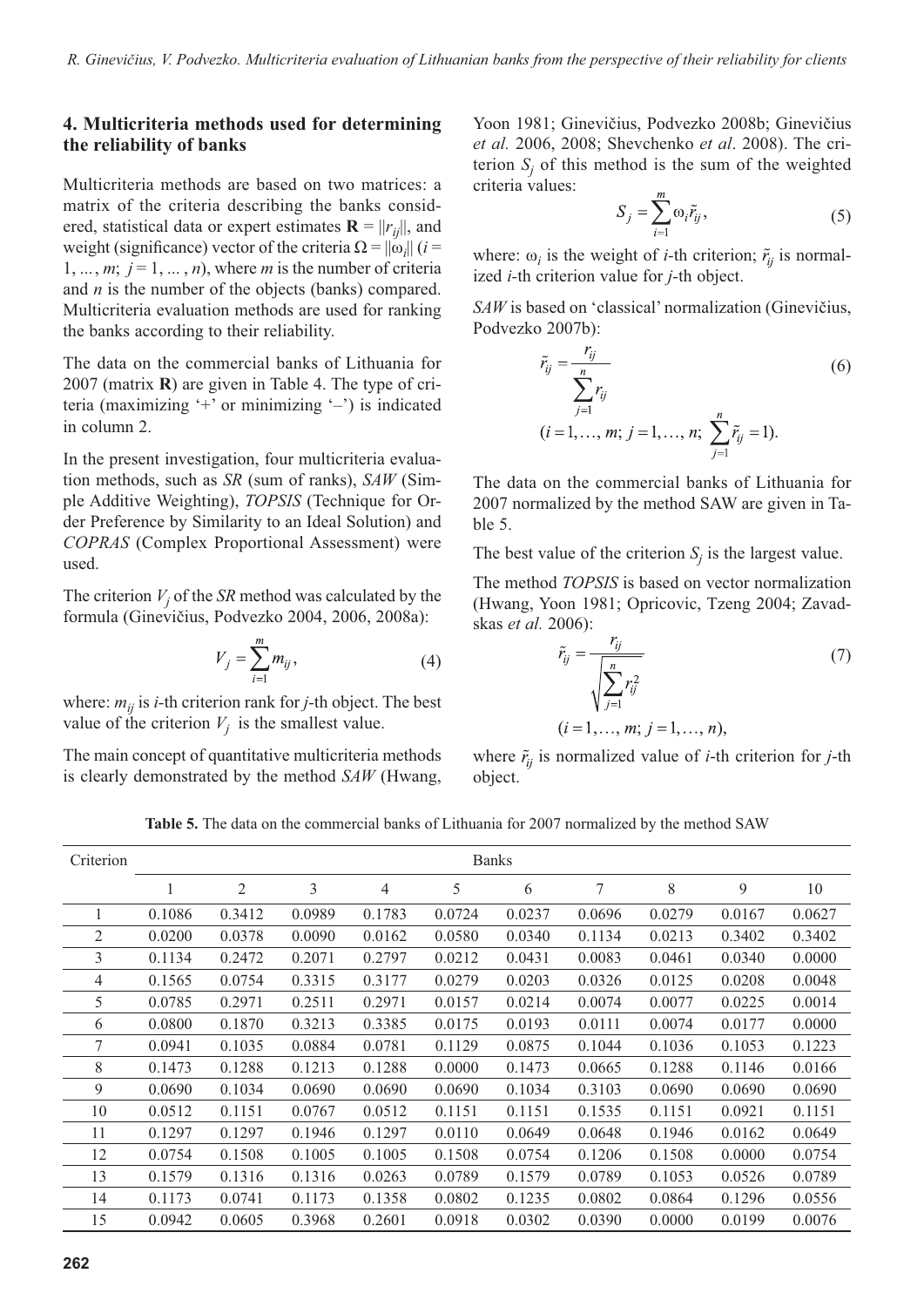The best variant (solution)  $V^*$  and the worst variant  $V^-$  are calculated by the formulas:

$$
V^* = \{V_1^*, V_2^*, ..., V_m^*\} = \{(\max_{j} \omega_i \tilde{r}_{ij} / i \in I_1), (\min_{j} \omega_i \tilde{r}_{ij} / i \in I_2)\},
$$
 (8)

$$
V^- = \{V_1^-, V_2^-, ..., V_m^-\} =
$$
  
\n
$$
\{(\min_j \omega_i \tilde{r}_{ij} / i \in I_1), (\max_j \omega_i \tilde{r}_{ij} / i \in I_2)\},
$$
 (9)

where:  $I_1$  is a set of indices of maximized criteria,  $I_2$  is a set of indices of minimized criteria.

The distance  $D_j^*$  of every considered variant to the ideal (best) solutions and its distance  $D_i^-$  to the worst solutions are calculated by the formulas:

$$
D_j^* = \sqrt{\sum_{i=1}^m (\omega_i \tilde{r}_{ij} - V_i^*)^2},
$$
 (10)

$$
D_j^- = \sqrt{\sum_{i=1}^m (\omega_i \tilde{r}_{ij} - V_i^-)^2}.
$$
 (11)

The criterion  $C_i^*$  of the method *TOPSIS* is calculated by the formula:

$$
C_j^* = \frac{D_j^-}{D_j^* + D_j^-} \quad (j = 1, ..., n)
$$
\n
$$
(0 \le C_j^* \le 1).
$$
\n(12)

The largest value of the criterion  $C_i^*$  corresponds to the best variant.

The criterion  $Z_j$  of the method *COPRAS* is calculated by the formula (Kaklauskas *et al*. 2006, 2007; Zavadskas, Kaklauskas 2007; Zavadskas *et al.* 2007; Zavadskas, Antucheviciene 2007; Viteikiene, Zavadskas 2007):  $\overline{n}$ 

$$
Z_{j} = S_{+j} + \frac{S_{-\min} \sum_{j=1}^{N} S_{-j}}{S_{-j} \sum_{j=1}^{n} \frac{S_{-\min}}{S_{-j}}},
$$
(13)

where:  $S_{+i} = \sum \omega_i \tilde{r}_{+ii}$  is the sum of the weighted values of maximizing criteria  $\tilde{r}_{+ij}$ ,  $S_{-i} = \sum \omega_i \tilde{r}_{-ij}$  is same for minimizing criteria (their minimum value  $S_{-min} = \min_{i} S_{-i}$ .

Calculating the values of the criterion  $Z_j$ , a method of normalization of the initial data based on the use of formula (6) was applied.

Below, basic components of multicriteria methods are discussed in detail.

#### **5. Determining the criteria weights and the agreement of expert estimates**

One of two components of multicriteria evaluation methods is represented by the values of the criteria weights (significances)  $\omega_i$ .

The effect of particular criteria describing the investigated object on the result obtained differs to some extent, therefore, when using quantitative multicriteria evaluation methods, the criteria weights (significances) should be determined. The so-called subjective multicriteria evaluation is often used, when experts determine the criteria weights. However, objective estimates are also obtained (Ustinovičius, Zavadskas 2004; Ginevičius 2006; Zavadskas *et al.* 2006).

The expert evaluation method yields a matrix  $C = ||c_{ik}||$  $(i = 1, \ldots, m; k = 1, \ldots, r)$ , where *m* is the number of the criteria considered, *r* is the number of experts. Experts can assess the criteria in various ways. Any scale of measurement may be used, e.g. units, percentage, fraction of unity, various scoring systems based on points, simple (0–1) pairwise comparison of criteria (Zavadskas, Kaklauskas 2007), as well as the scale of Saaty's analytical hierarchical process (AHP) (Saaty 1980, 2005; Ginevičius *et al*. 2008; Su *et al*. 2006), etc.

When the method of direct determination of the criteria weights is used, the sum of the weights elicited from each expert should be equal to unity (or 100 %). In this case, the weight of the *i*-th criterion  $\omega_i$  is the mean value of all experts' estimates  $\overline{c_i}$ :

$$
\omega_i = \overline{c}_i = \frac{\sum_{k=1}^{n} c_{ik}}{r}.
$$
 (14)

In the case of percentage, the obtained value is divided by 100.

In the present investigation, experts used a direct method of criteria evaluation, i.e. the sum of the estimates of any expert was equal to 100. The estimates of 15 criteria elicited from 9 experts are given in Table 6. In the last columns of the table, the sums of the estimates of each criterion elicited from all experts, as well as the criteria weights and ranks are provided.

We can see that expert estimates and approaches to criteria evaluation differ. It is hardly possible to determine if expert estimates are in agreement based on the data presented in Table 6. To use the calculated criteria weights  $\omega_1$  in multicriteria evaluation of banks, the level of agreement of experts' estimates should be determined. For this purpose, the concordance coefficient *W* (Kendall 1970; Podvezko 2007; Viteikienė 2006) is applied.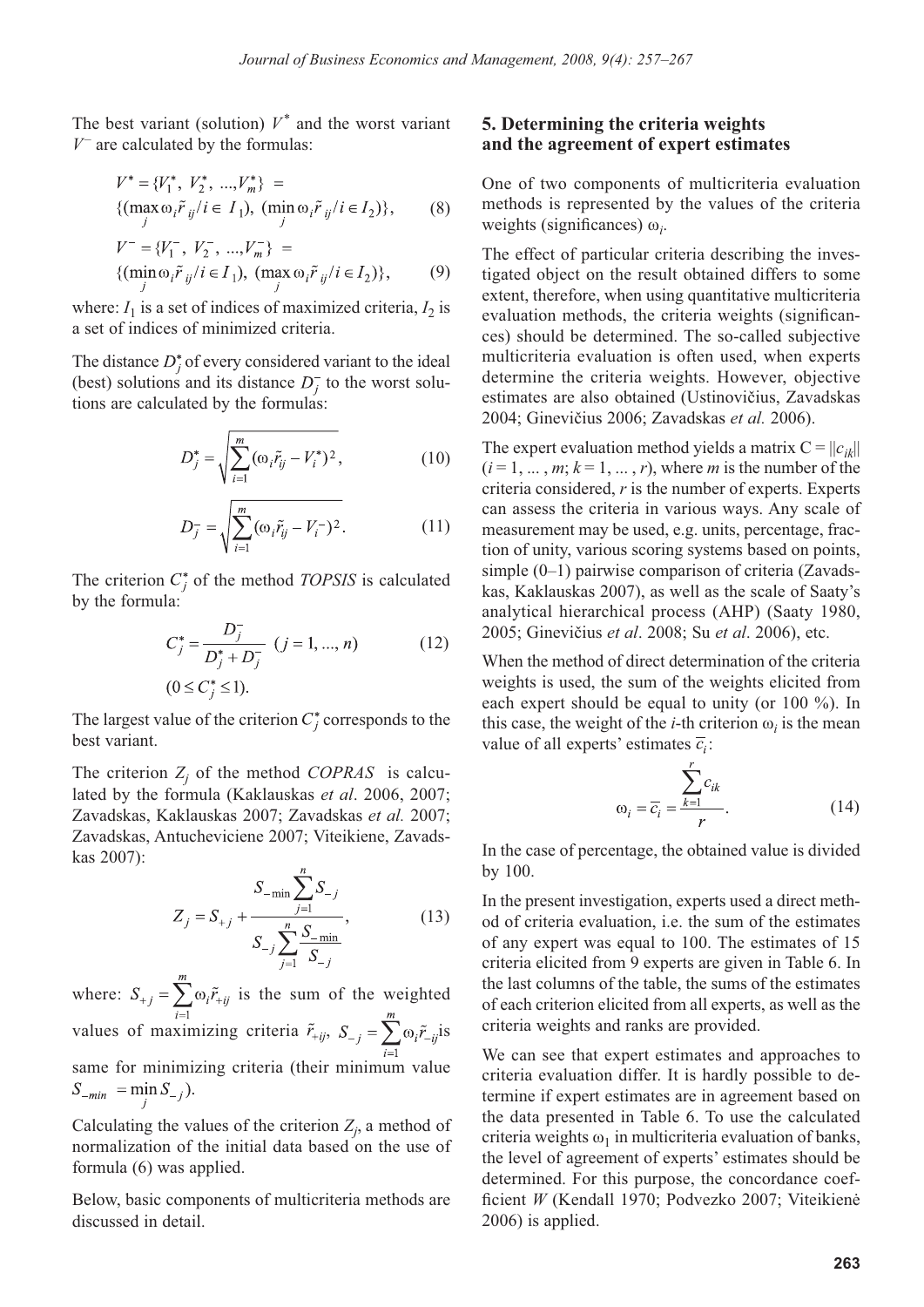*R. Ginevičius, V. Podvezko. Multicriteria evaluation of Lithuanian banks from the perspective of their reliability for clients*

| Criteria |                |                |     |     | Experts |                |     |                |                | Total | Weight Rank |         |
|----------|----------------|----------------|-----|-----|---------|----------------|-----|----------------|----------------|-------|-------------|---------|
|          |                | $\overline{2}$ | 3   | 4   | 5       | 6              | 7   | 8              | 9              |       |             |         |
|          | 10             | 10             | 7   | 3   | 9       | 5              | 5   | 12             | 5              | 66    | 0.0733      | 7       |
| 2        | 4              | 9              | 5   | 3   | 7       | 10             | 5   | 15             | 5              | 63    | 0.0700      | 8       |
| 3        | $\overline{7}$ | 8              | 5   | 10  | 6       | 5              | 5   | $\overline{7}$ | 5              | 58    | 0.0644      | 9       |
| 4        | $\overline{7}$ | 3              | 3   | 6   | 5       |                | 10  | $\overline{7}$ | 15             | 57    | 0.0633      | 10      |
| 5        | $\overline{7}$ | 3              | 10  | 12  | 10      | 10             | 10  | 5              | 10             | 77    | 0.0856      | $2 - 3$ |
| 6        | $\overline{7}$ | 3              | 3   | 3   | 3       | $\overline{2}$ | 10  | 4              | $\overline{7}$ | 42    | 0.0467      | 13      |
| 7        | $\mathfrak{2}$ | 10             | 10  | 10  | 6       | 10             | 8   | 13             | 5              | 74    | 0.0822      | $4 - 5$ |
| 8        | 5              | 10             | 10  | 6   | 12      | 15             | 8   | 8              | 5              | 79    | 0.0878      | 1       |
| 9        | $\overline{2}$ | $\overline{7}$ | 5   | 6   | 4       | 7              |     | $\mathfrak{Z}$ | $\overline{2}$ | 37    | 0.0411      | 14      |
| 10       | 3              | $\overline{7}$ | 5   | 6   | 2       | 8              |     | $\overline{2}$ | $\mathfrak{2}$ | 36    | 0.0400      | 15      |
| 11       |                | 8              | 5   | 6   | 8       | 9              |     | $\overline{2}$ | $\overline{7}$ | 47    | 0.0522      | 11      |
| 12       | 4              | 8              | 7   | 3   | 3       | 6              |     | 12             | $\mathfrak{2}$ | 46    | 0.0511      | 12      |
| 13       | 8              | 7              | 5   | 12  | 14      | 5              | 13  | 6              | $\overline{7}$ | 77    | 0.0856      | $2 - 3$ |
| 14       | 15             | 4              | 10  | 10  | 7       | 3              | 11  | 1              | 13             | 74    | 0.0822      | $4 - 5$ |
| 15       | 18             | 3              | 10  | 4   | 4       | 4              | 11  | $\overline{3}$ | 10             | 67    | 0.0744      | 6       |
| Total    | 100            | 100            | 100 | 100 | 100     | 100            | 100 | 100            | 100            | 100   | 1.00        |         |

Table 6. Direct evaluation of the criteria weights (significances) by experts

The calculation of the concordance coefficient is based on ranking of the criteria. Ranking is a procedure, when the most important criterion is assigned the rank equal to one. The second most important criterion is given the rank 2, etc., while the criterion which is the last according to its importance is given the rank *m*, where *m* is the number of the criteria (objects). The equivalent criteria are assigned the same rank, i.e. an arithmetical mean of the respective ranks.

In fact, the level of the agreement of experts' estimates, i.e. the concordance coefficient, is determined by the criterion  $\chi^2$ , rather than by the value *W*. A random value

$$
\chi^2 = Wr(m-1) \tag{15}
$$

is distributed according to  $\chi^2$  distribution with the degree of freedom  $v = m - 1$ , where *m* is the number of the objects compared and  $r$  is the number of experts (Kendall 1970). Based on the selected significance

| Criteria       |                |                |      |                | Experts        |                |      |                |                | Sum  |
|----------------|----------------|----------------|------|----------------|----------------|----------------|------|----------------|----------------|------|
|                |                | 2              | 3    | 4              | 5              | 6              | 7    | 8              | 9              |      |
| 1              | 3              | $\mathfrak{2}$ | 6.5  | 13.5           | $\overline{4}$ | 10             | 10   | 3.5            | 10             | 62.5 |
| 2              | 10.5           | $\overline{4}$ | 10   | 13.5           | 6.5            | $\overline{3}$ | 10   | 1              | 10             | 68.5 |
| 3              | 6.5            | 6              | 10   | 4              | 8.5            | 10             | 10   | 6.5            | 10             | 71.5 |
| 4              | 6.5            | 13.5           | 14.5 | 8              | 10             | 15             | 5    | 6.5            | 1              | 80   |
| 5              | 6.5            | 13.5           | 3    | 1.5            | 3              | $\mathfrak{Z}$ | 5    | 9              | 3.5            | 48   |
| 6              | 6.5            | 13.5           | 14.5 | 13.5           | 13.5           | 14             | 5    | 10             | 6              | 96.5 |
| $\overline{7}$ | 13.5           | $\overline{2}$ | 3    | 4              | 8.5            | $\overline{3}$ | 7.5  | $\overline{2}$ | 10             | 53.5 |
| 8              | 9              | $\overline{2}$ | 3    | 8              | $\overline{2}$ | 1              | 7.5  | 5              | 10             | 47.5 |
| 9              | 13.5           | 9              | 10   | 8              | 11.5           | $\tau$         | 13.5 | 11.5           | 14             | 98   |
| 10             | 12             | 9              | 10   | 8              | 15             | 6              | 13.5 | 13.5           | 14             | 101  |
| 11             | 15             | 6              | 10   | 8              | 5              | 5              | 13.5 | 13.5           | 6              | 82   |
| 12             | 10.5           | 6              | 6.5  | 13.5           | 13.5           | 8              | 13.5 | 3.5            | 14             | 89   |
| 13             | $\overline{4}$ | 9              | 10   | 1.5            | 1              | 10             | 1    | 8              | 6              | 50.5 |
| 14             | $\overline{2}$ | 11             | 3    | $\overline{4}$ | 6.5            | 13             | 2.5  | 15             | $\overline{2}$ | 59   |
| 15             |                | 13.5           | 3    | 11             | 11.5           | 12             | 2.5  | 11.5           | 3.5            | 69.5 |
| Total          | 120            | 120            | 120  | 120            | 120            | 120            | 120  | 120            | 120            | 1080 |

**Table 7.** Ranking of experts' criteria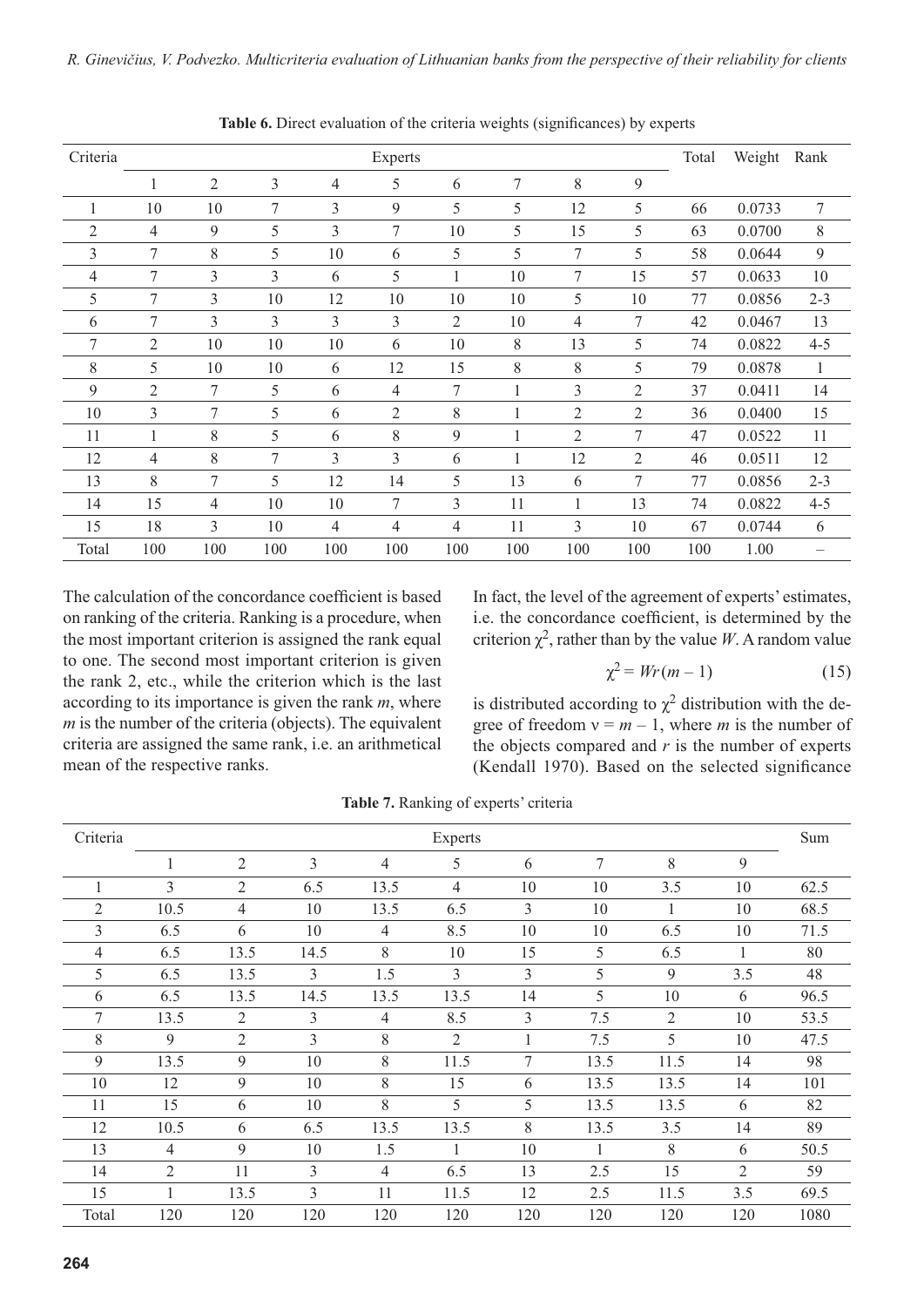level α (in practice,  $\alpha$  is usually equal to 0.05 or 0.01), the critical value  $\chi^2_{kr}$  is found in the table of  $\chi^2$  distribution with the degree of freedom  $v = m - 1$ . If the value of  $\chi^2$  calculated from the formula (15) is larger than  $\chi^2_{kr}$ , then, it is assumed that experts' estimates are in agreement (Kendall 1970; Zavadskas, Kaklauskas 2007; Podvezko 2007; Turskis *et al*. 2006).

The data obtained by direct evaluation of the criteria weights by experts (Table 6) can be easily rearranged into the ranking table. The results of ranking are given in Table 7.

Concordance coefficient is  $W = 0.213$ , and the value of  $\chi^2$ calculated by formula (15),  $\chi^2$  = 26.82, is larger than the critical value  $\chi^2_{kr} = 23.685$ , taken from the table of  $\chi^2$  distribution with the degree of freedom  $v = 15 - 1 = 14$  and the significance level  $\alpha = 0.05$ . Therefore, the experts' estimates are in agreement. In Table 7, different criteria have the same ranks assigned by the experts. Such ranks are referred to as tied ranks. If tied ranks are taken into account (Kendall 1970; Podvezko 2006, 2007), the values of *W* and  $\chi^2$  will even be larger, accordingly increasing the agreement level of experts' estimates.

The calculated criteria weights  $\omega_i$ , revised in the manner described above, may be used in multicriteria evaluation of banks.

# **6. Multicriteria evaluation of Lithuanian banks**

The ranks assigned to Lithuanian banks based on particular criteria which were determined by formula (4) are presented in Table 8.

The data obtained in multicriteria evaluation of Lithuanian banks by using formulas (4)–(13) are given in Table 9.

Based on the data presented in Table 9, a few conclusions can be drawn. One can see that evaluation (ranking) results obtained by using multicriteria methods differ considerably from those reported in other investigations (Kučinskaitė, Putelytė 2007). The calculations made in the present work show that all banks ranked according to their reliability on the date indicated can be divided into three groupings. The first group includes SEB "Vilniaus bankas", "Hansabankas" and "Snoras". The second group includes the bank "DnB NORD" and the third group embraces all other banks of Lithuania.

| Criteria        |                |                |                |                |                | <b>Banks</b>   |                |                |                  |                |
|-----------------|----------------|----------------|----------------|----------------|----------------|----------------|----------------|----------------|------------------|----------------|
|                 | $\mathbf{1}$   | $\overline{2}$ | $\mathfrak{Z}$ | $\overline{4}$ | 5              | 6              | 7              | $8\,$          | $\overline{9}$   | $10\,$         |
|                 | 3              | 1              | $\overline{4}$ | $\overline{2}$ | 5              | 9              | 6              | $8\,$          | 10               | $\overline{7}$ |
|                 | $\,8\,$        | 5              | $10\,$         | 9              | $\overline{4}$ | 6              | 3              | $\tau$         | 1.5              | 1.5            |
|                 | $\overline{4}$ | $\overline{2}$ | $\mathfrak{Z}$ | $\mathbf{1}$   | $\,8\,$        | 6              | $\mathfrak{g}$ | 5              | $\boldsymbol{7}$ | $10\,$         |
|                 | 3              | $\overline{4}$ | 1              | $\overline{2}$ | 6              | $8\,$          | 5              | 9              | $\tau$           | $10\,$         |
|                 | $\overline{4}$ | 1.5            | $\mathfrak{Z}$ | 1.5            | $\overline{7}$ | 6              | 9              | $\,$ 8 $\,$    | 5                | $10\,$         |
|                 | $\overline{4}$ | $\mathfrak{Z}$ | $\overline{2}$ | $\mathbf{1}$   | $\tau$         | 5              | $\,8\,$        | $\mathfrak{g}$ | 6                | $10\,$         |
|                 | $\tau$         | 6              | $8\,$          | $10\,$         | $\mathfrak{2}$ | 9              | $\overline{4}$ | 5              | 3                | $\mathbf{1}$   |
|                 | 1.5            | $\overline{4}$ | 6              | $\overline{4}$ | $10\,$         | 1.5            | $\,8\,$        | $\overline{4}$ | $\overline{7}$   | $\overline{9}$ |
|                 | $\tau$         | 2.5            | $\tau$         | 7              | $\tau$         | 2.5            | 1              | 7              | $\tau$           | $\tau$         |
|                 | 9.5            | $\overline{4}$ | $8\,$          | 9.5            | $\overline{4}$ | 4              |                | 4              | 7                | 4              |
|                 | $\overline{4}$ | $\overline{4}$ | 1.5            | $\overline{4}$ | $10\,$         | $\tau$         | $\overline{7}$ | 1.5            | 9                | $\tau$         |
|                 | 8              | $\overline{2}$ | 5.5            | 5,5            | $\overline{2}$ | $\,$ 8 $\,$    | $\overline{4}$ | $\overline{2}$ | 10               | $\,$ 8 $\,$    |
|                 | 1.5            | 3.5            | 3.5            | 10             | $\tau$         | 1.5            | 7              | 5              | 9                | $\tau$         |
|                 | 4.5            | $\overline{9}$ | 4.5            | $\mathbf{1}$   | 7.5            | $\overline{3}$ | 7.5            | 6              | $\overline{2}$   | $10\,$         |
|                 | $\mathfrak{Z}$ | 5              | $\mathbf{1}$   | $\overline{2}$ | $\overline{4}$ | $\tau$         | 6              | 10             | 8                | 9              |
| Sum of<br>ranks | 72             | 56.5           | 68             | 69.5           | 90.5           | 83.5           | 85.5           | 90.5           | 98.5             | 110.5          |
| Rank            | $\overline{4}$ | 1              | $\overline{2}$ | $\mathfrak{Z}$ | $7 - 8$        | 5              | 6              | $7 - 8$        | 9                | $10\,$         |

**Table 8.** The ranks assigned to Lithuanian commercial banks according to their reliability in 2007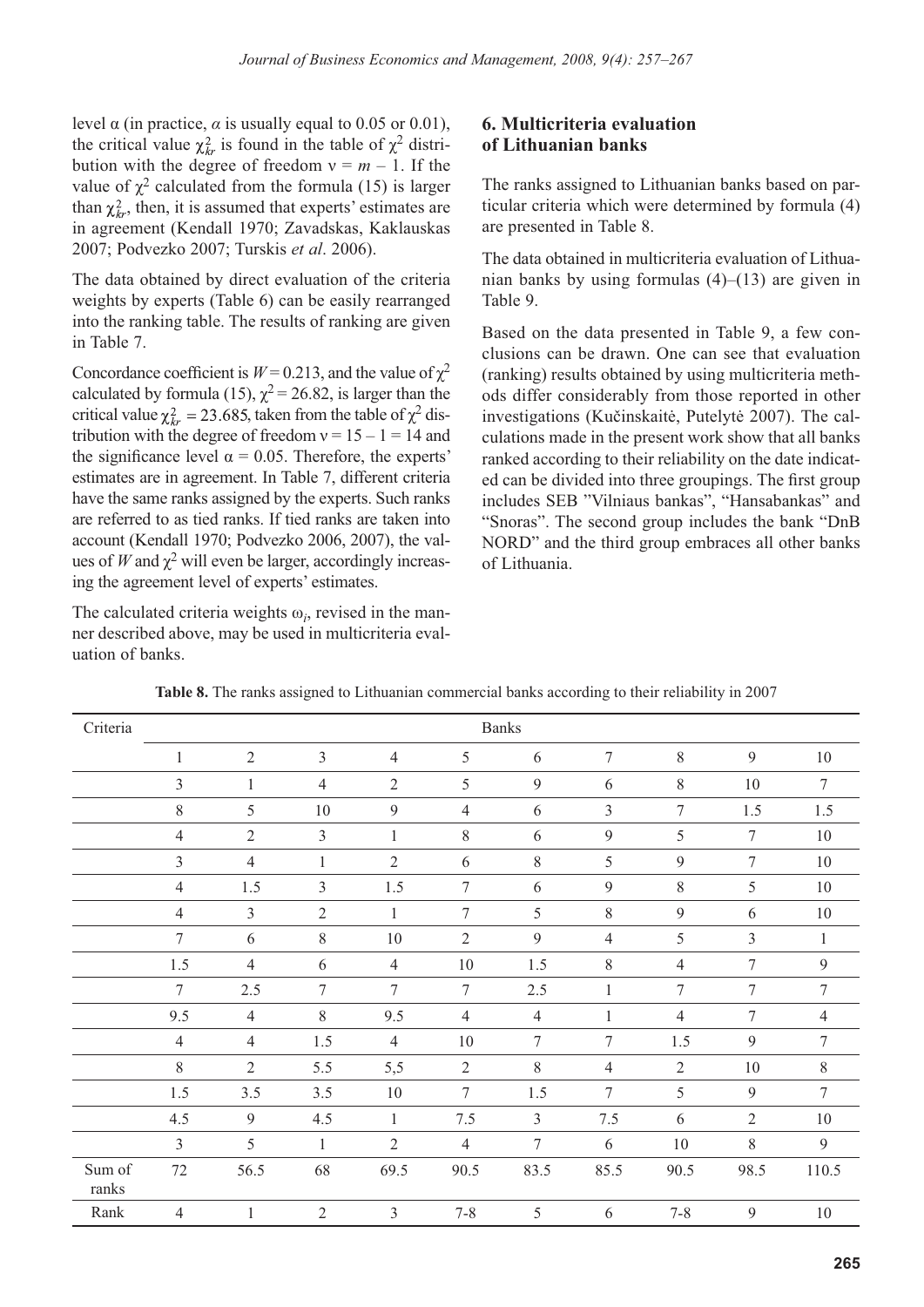| Method                         |            |                |        |        |        |         | <b>Banks</b> |        |         |        |        |
|--------------------------------|------------|----------------|--------|--------|--------|---------|--------------|--------|---------|--------|--------|
|                                |            |                | 2      | 3      | 4      | 5       | 6            | 7      | 8       | 9      | 10     |
| <b>SR</b>                      | Value      | 72             | 56.5   | 68     | 69.5   | 90.5    | 83.5         | 85.5   | 90.5    | 98.5   | 110.5  |
|                                | Rank       | 4              | 1      | 2      | 3      | $7 - 8$ | 5            | 6      | $7 - 8$ | 9      | 10     |
| SAW                            | Value      | 0.1034         | 0.1475 | 0.1682 | 0.1609 | 0.0605  | 0.0730       | 0.0759 | 0.0695  | 0.0740 | 0.0699 |
|                                | Rank       | $\overline{4}$ | 3      |        | 2      | 10      | 7            | 5      | 9       | 6      | 8      |
| <b>TOPSIS</b>                  | Value      | 0.451          | 0.619  | 0.610  | 0.641  | 0.333   | 0.377        | 0.348  | 0.345   | 0.344  | 0.317  |
|                                | Rank       | 4              | 2      | 3      |        | 9       | 5            | 6      | 7       | 8      | 10     |
| <b>COPRAS</b>                  | Value      | 0.1052         | 0.1512 | 0.1673 | 0.1622 | 0.0646  | 0.0763       | 0.0833 | 0.0708  | 0.0626 | 0.0563 |
|                                | Rank       | 4              | 3      |        | 2      | 8       | 6            | 5      | 7       | 9      | 10     |
| Sum of ranks                   |            | 16             | 9      | 7      | 8      | 34.5    | 23           | 22     | 30,5    | 32     | 38     |
|                                | Total rank |                | 3      |        | 2      | 9       | 6            | 5      | 7       | 8      | 10     |
| Rank given by other<br>methods |            | $\mathbf{1}$   | 2      | 3      | 4      | 10      | 5            | 6      | 7       | 8      | 9      |

**Table 9.** The results obtained in comparing the reliability of Lithuanian commercial banks by multicriteria methods

# **7. Conclusions**

One of the most important factors influencing the economic development of any state is effective performance and reliability of the banks. The reliability of banks is a complex phenomenon, described by a set of criteria, which have various dimensions and may be oppositely directed. The problems of this kind may be solved by using multicriteria evaluation methods allowing the integration of different criteria into a single generalizing quantity.

To perform quantitative multicriteria evaluation, the values of all the criteria should be rearranged in such a way that they could be used in calculations. In some cases, zero criteria values should be converted to nonzero values, while, in other cases, negative values should be made positive or their quantitative expression should be changed to qualitative, etc.

For multicriteria evaluation the values of the criteria as well as the criteria weights should be known. The criteria weights are determined by experts. Therefore, the agreement of experts' estimates should be checked.

Multicriteria evaluation of Lithuanian banks performed in the present investigation shows that the results obtained differ considerably from the data reported by other researchers using simpler and less accurate methods.

The research made allows the authors to divide all Lithuanian banks into three groups according to their reliability at the period considered. The first group includes SEB "Vilniaus bankas", "Hansabankas" and "Snoras", while the second group includes the bank "DnB NORD", and the third group embraces all other banks of Lithuania.

### **References**

Figueira, J.; Greco, S.; Ehrgott, M. 2005. *Multiple Criteria Decision Analysis: State of the Art Survey*. Springer.

Ginevičius, R. 2006. Multicriteria evaluation of the criteria weights by multicriteria methods based on their interrelationships, *Business: Theory and Practice* 7(1): 3–13.

Ginevičius, R. 2008. Normalization of quantities of various dimensions, *Journal of Business Economics and Management* 9(1): 79–86.

Ginevičius, R.; Podvezko, V. 2004. Complex evaluation of the use of information technologies in the Countries of Eastern and Central Europe, *Journal of Business Economics and Management* 5(4): 183–191.

Ginevičius, R.; Podvezko, V. 2006. Assessing the Financial state of construction enterprises, *Technological and Economic Development of Economy* 12(3): 188–194.

Ginevičius, R.; Podvezko, V. 2007a. Some problems of evaluating multicriteria decision methods, *International Journal of Management and Decision Making* 8 (5/6): 527–539.

Ginevičius, R.; Podvezko, V. 2007b. Complex assessment of sustainable development of state regions with emphasis on ecological and dwelling conditions, *Ekologija* 53: 41–48.

Ginevičius, R.; Podvezko, V. 2008a. The problem of compatibility of various multiple criteria evaluation methods, *Business: Theory and Practice* 9(1): 73–80.

Ginevičius, R.; Podvezko, V. 2008b. A feasibility study of multicriteria methods' application to quantitative evaluation of social phenomena, *Business: Theory and Practice* 9(2): 81–87.

Ginevičius, R.; Butkevičius, A.; Podvezko, V. 2006. Complex evaluation of economic development of the Baltic states and Poland, *Ekonomický Časopis* [Journal of Economics] 54(9): 918–930.